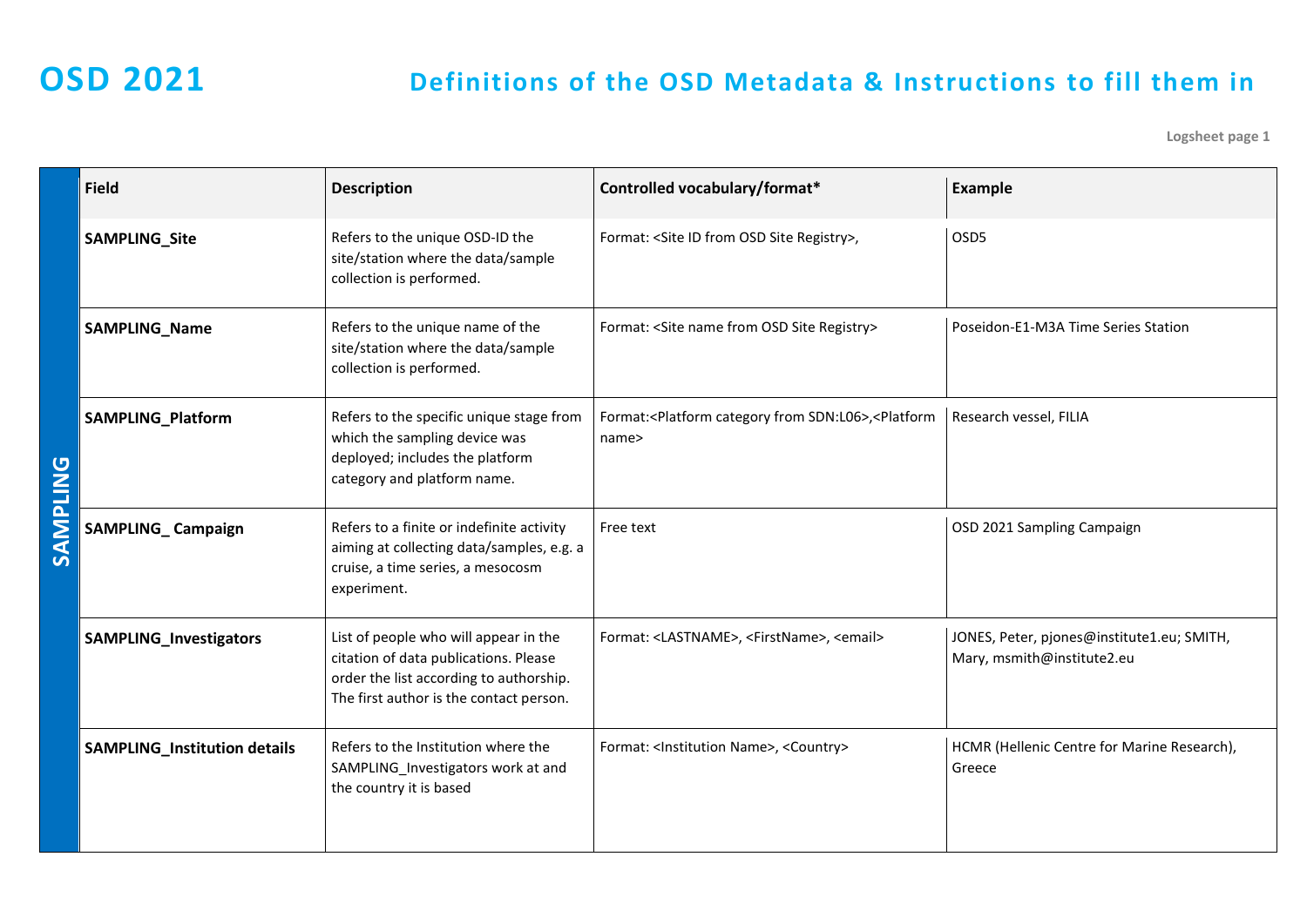| <b>SAMPLING_Objective</b> | Describes the scientific context/interest<br>of the sampling activity. This<br>information is useful to generate a short<br>abstract as part of the data set citation. | Free text                                                                                                 | A short abstract                          |
|---------------------------|------------------------------------------------------------------------------------------------------------------------------------------------------------------------|-----------------------------------------------------------------------------------------------------------|-------------------------------------------|
| <b>Field</b>              | <b>Description</b>                                                                                                                                                     | Controlled vocabulary/format*                                                                             | <b>Example</b>                            |
| <b>EVENT_DateTime</b>     | Date and time when the sampling event<br>started and ended, e.g. each CTD cast,<br>net tow, or bucket collection is a distinct<br>event.                               | Date and time in UTC;<br>Format: yyyy-mm-ddThh:mm:ssZ                                                     | 2013-06-21T14:05:00Z/2013-06-21T14:46:00Z |
| <b>EVENT_Longitude</b>    | Longitude of the location where the<br>sampling event started and ended, e.g.<br>each CTD cast, net tow, or bucket<br>collection is a distinct event                   | Format: $\# \# \# \# \# \# \# \#$<br>Decimal degrees; East= +, West= -<br>Format: Use WGS 84 for GPS data | 035.666666 035.670200                     |
| <b>EVENT_Latitude</b>     | Latitude of the location where the<br>sampling event started and ended, e.g.<br>each CTD cast, net tow, or bucket<br>collection is a distinct event                    | Format: ##.######<br>Decimal degrees; North= +, South= -<br>Format: Use WGS 84 for GPS data               | -24.666666 - 24.664300                    |
| <b>EVENT_Device</b>       | Refers to the instrument/gear used to<br>collect the sample or the sensor used to<br>measure environmental parameters.                                                 | Free text                                                                                                 | 10L-Niskins or 5L-Bucket                  |
| <b>EVENT_Method</b>       | Refers to the deployment procedure of<br>the Device.                                                                                                                   | Free text                                                                                                 | 12 Niskins were deployed on a Rosette     |
| <b>EVENT_Comment</b>      | Report any deviation.                                                                                                                                                  | Free text                                                                                                 | Lots of Jellyfish in the water            |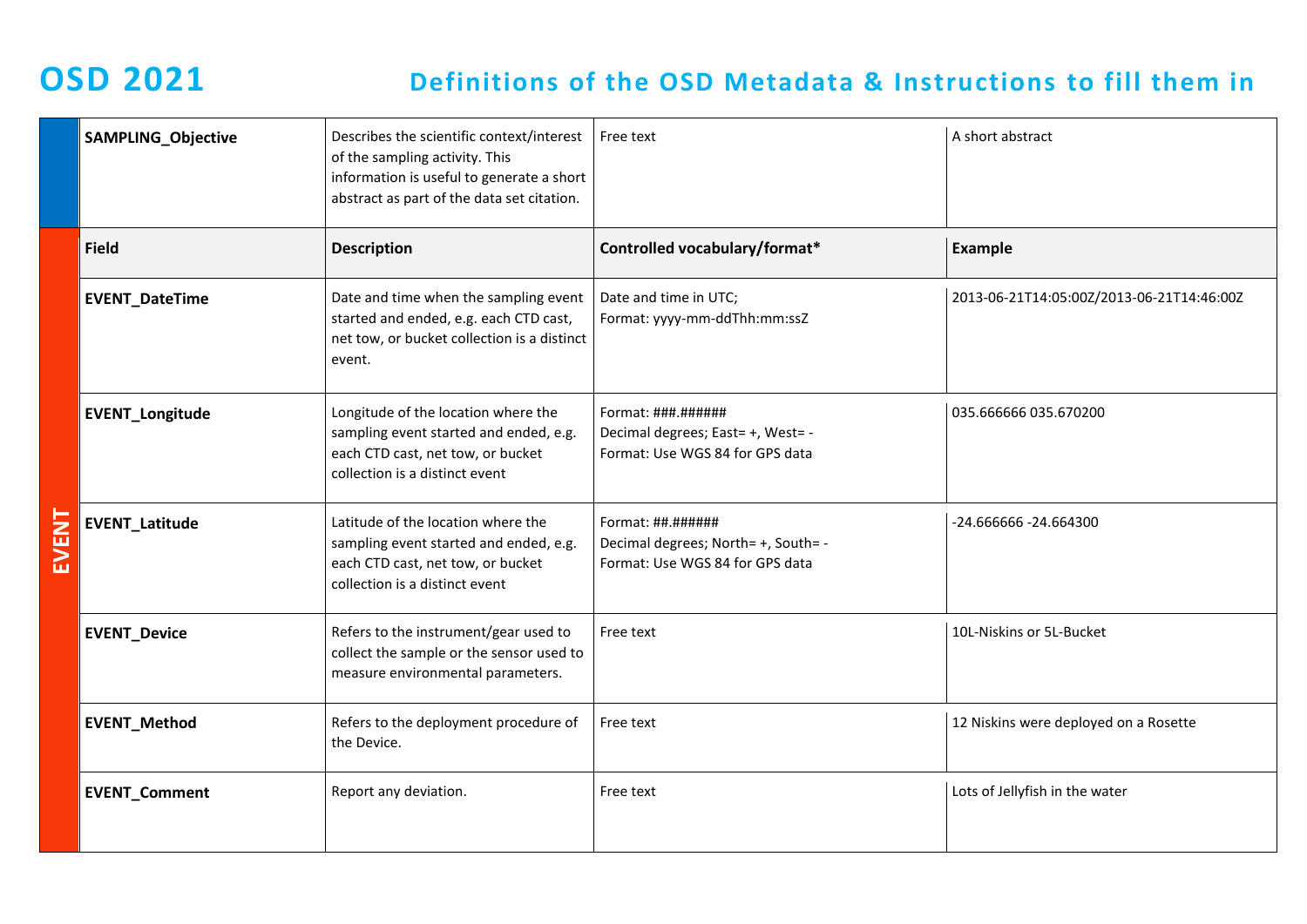|              | <b>Field</b>                      | <b>Description</b>                                                                                                                                               | Controlled vocabulary/format* | <b>Example</b>                                                                 |
|--------------|-----------------------------------|------------------------------------------------------------------------------------------------------------------------------------------------------------------|-------------------------------|--------------------------------------------------------------------------------|
|              | <b>ENVIRONMENT_Marine_Country</b> | Refers to the country the<br>SAMPLING_Site belongs to                                                                                                            | Free text                     | Greece                                                                         |
|              | <b>ENVIRONMENT_Marine_Region</b>  | It characterises the environment, based<br>on the latitude and longitude, by<br>reference to geographic, political,<br>economic or ecological boundaries.        | Terms list: Marine Regions    | Crete Sea<br>https://www.marineregions.org/gazetteer.php?p<br>=details&id=3339 |
|              | <b>ENVIRINMENT_Depth</b>          | Sampling station's depth                                                                                                                                         | Format: ##.#                  | 52 m                                                                           |
| $\mathsf{S}$ | <b>ENVIRONMENT_Biome</b>          | Descriptor of the broad ecological<br>context of a sample.                                                                                                       | Terms list: EnvO              | ENVO:01000023 for "marine pelagic biome"                                       |
|              | <b>ENVIRONMENT_Feature</b>        | Compared to biome, feature is a<br>descriptor of a geographic aspect or a<br>physical entity that strongly influences<br>the more local environment of a sample. | Terms list: EnvO              | ENVO:01000080 for "pelagic isothermal surface"                                 |
|              | <b>ENVIRONMENT_Material</b>       | Descriptor of the material that was<br>displaced by the sample, or material in<br>which a sample was embedded, prior to<br>the sampling event.                   | Terms list: EnvO              | ENVO:00002225 for "mesotrophic water"                                          |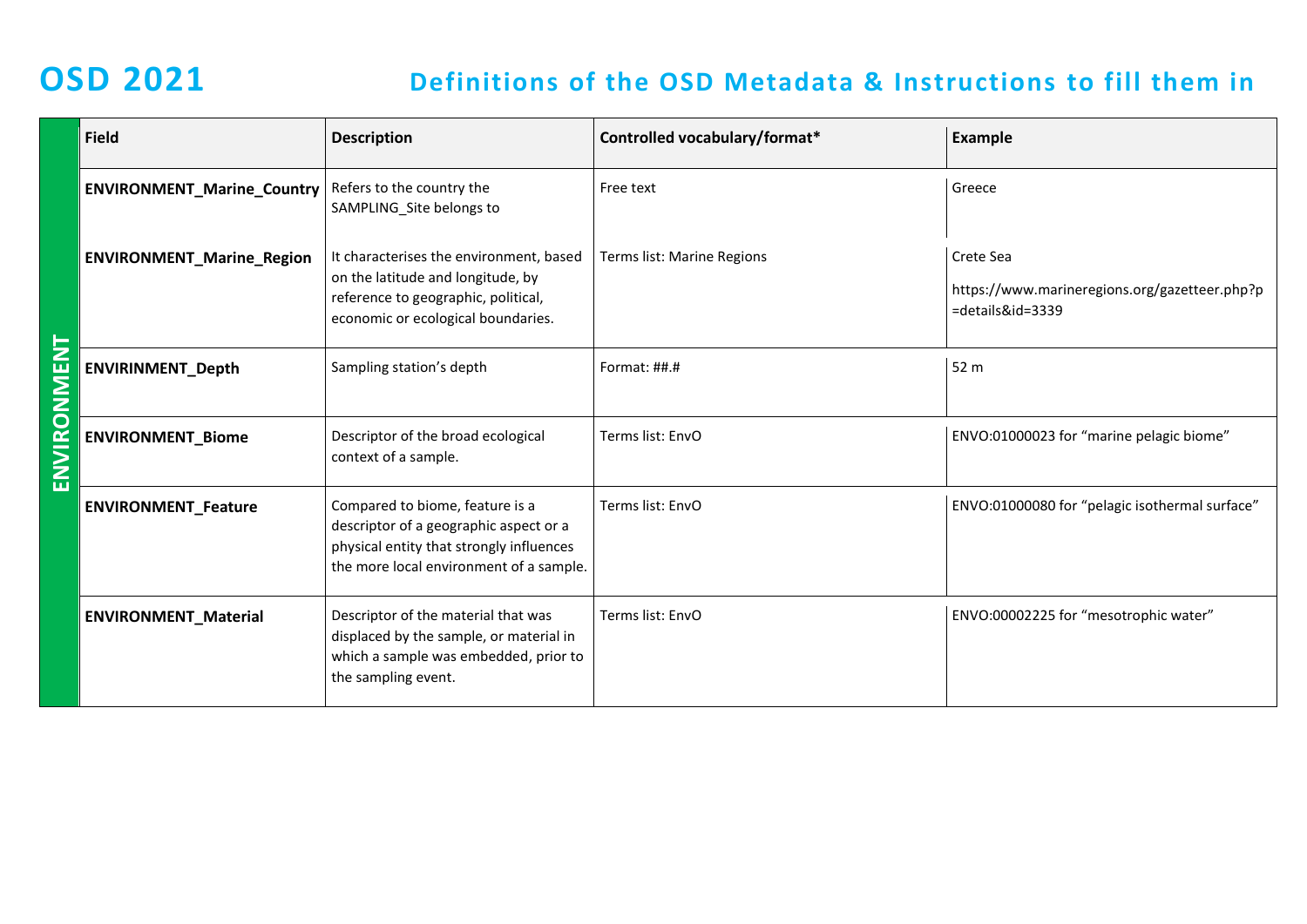**Logsheet page 2**

| <b>Field</b>                                    | <b>Description</b>                                                                                                                                   | Controlled vocabulary/format*                                                                                                                  | Example                                   |
|-------------------------------------------------|------------------------------------------------------------------------------------------------------------------------------------------------------|------------------------------------------------------------------------------------------------------------------------------------------------|-------------------------------------------|
| SAMPLE_Depth (m)*                               | The distance below the surface of the<br>water, at which a measurement was<br>made or a sample was collected.                                        | Format: $\#$ $\#$ . $\#$<br>Positive below the sea surface. SDN:P06:46:ULAA for<br>m                                                           | 1 <sub>m</sub>                            |
| SAMPLE_Label                                    | Refers to the label the filter is given                                                                                                              | $<$ OSD-<br>ID>_ <month>_<year>_<sitename>_<protocollabel><br/><sampleno> <depth></depth></sampleno></protocollabel></sitename></year></month> | OSD3_06_18_Helgoland_NPL022_1_1m          |
| <b>SAMPLE_Quantity</b>                          | Refers to the quantity of environment<br>that was sampled                                                                                            | Format: in litres                                                                                                                              | 100L                                      |
| <b>SAMPLE_Filtration Time</b>                   | Refers to the time (minutes) the<br>environment had been filtering through<br>the specific filter                                                    | Format: in minutes                                                                                                                             | 14 min                                    |
| <b>SAMPLE_Container</b>                         | Refers to the container in which the<br>sample is stored prior to analysis.                                                                          | Term list; See the SAMPLE_Container in the OSD<br>Protocols Section of the OSD Handbook for details                                            | Cryovial, 5 mL                            |
| SAMPLE_Content                                  | Refers to the content of the sample<br>container.                                                                                                    | Term list; See the SAMPLE_Material in the OSD<br>Protocols Section of the OSD Handbook for details.                                            | Particulate matter on a 142mm PC membrane |
| SAMPLE_Size-Fraction_Upper-<br><b>Threshold</b> | Refers to the mesh/pore size used to<br>pre-filter/pre-sort the sample. Materials<br>larger than the size threshold are<br>excluded from the sample. | Term list; See the SAMPLE_Size-Fraction_Upper-<br>Threshold in the OSD Protocols Section of the OSD<br>Handbook for details                    | $3 \mu m$                                 |